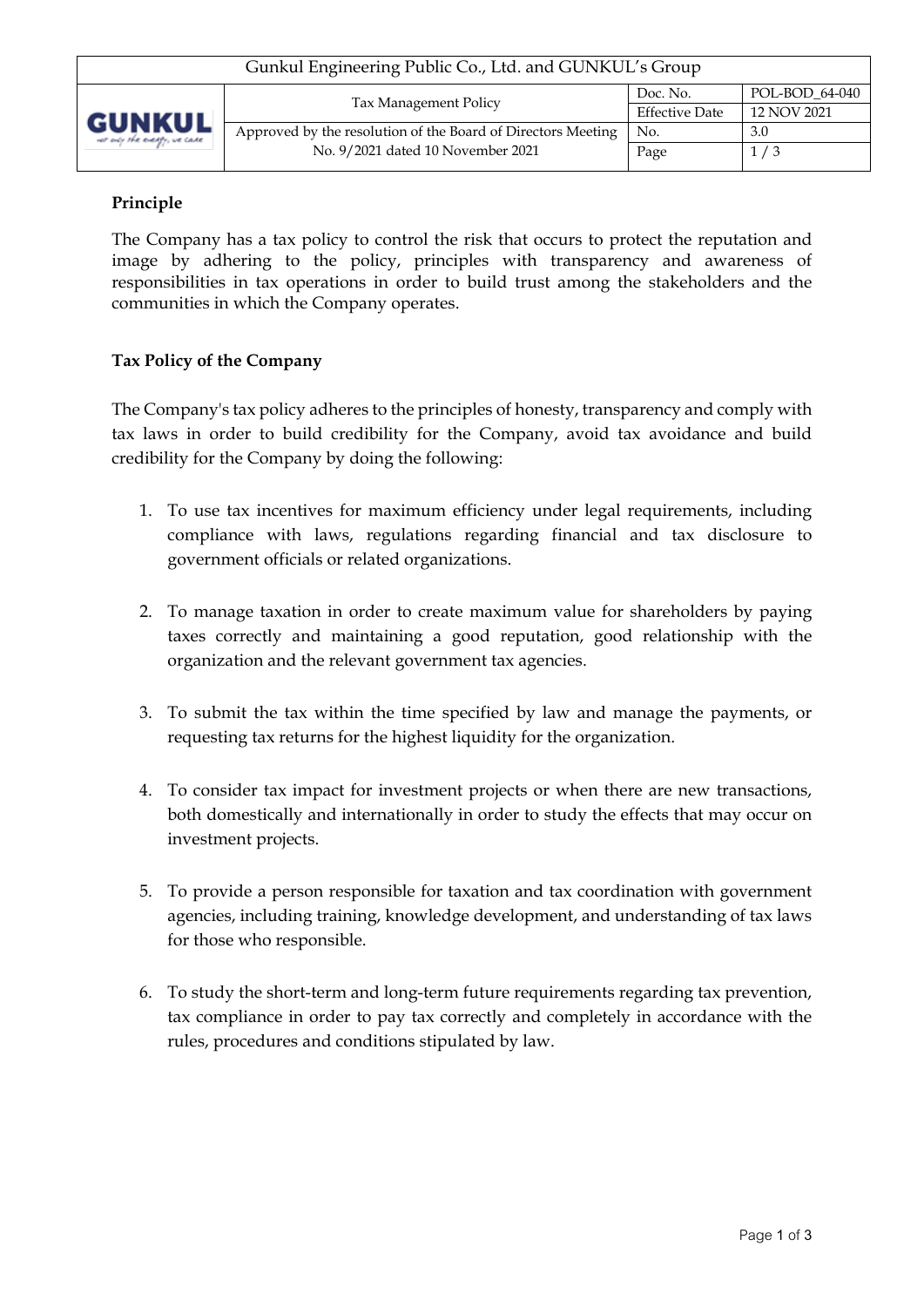| Gunkul Engineering Public Co., Ltd. and GUNKUL's Group |                                                              |                       |                |  |  |  |  |
|--------------------------------------------------------|--------------------------------------------------------------|-----------------------|----------------|--|--|--|--|
| <b>GUNKUL</b><br>ver only the energy, we case          | Tax Management Policy                                        | Doc. No.              | POL-BOD_64-040 |  |  |  |  |
|                                                        |                                                              | <b>Effective Date</b> | 12 NOV 2021    |  |  |  |  |
|                                                        | Approved by the resolution of the Board of Directors Meeting | No.                   | 3.0            |  |  |  |  |
|                                                        | No. 9/2021 dated 10 November 2021                            | Page                  | 2/3            |  |  |  |  |
|                                                        |                                                              |                       |                |  |  |  |  |

### **Tax Risk Management**

The Company adheres to and complies with the laws and regulations of all areas in which the Company operates. The Company will use prudence and transparency as a basis for tax operations in the event that there are no clear tax guidelines, while also focusing on tax risk, such as the tax resulting from changes in tax policies or government tax management guidelines, supporting tax risk management policies and procedures and a thorough assessment of all tax-related activities, which covers regulatory compliance risks, operational risk and financial reporting risk of independent external auditors.

# **Tax Transparency**

The Company has reported tax performance to the government with transparency and in accordance with the disclosure requirements regarding all tax duties; as well as, supporting new policies that require companies to disclose information about tax benefits and action reports that supports the country's overall economic development. In this regard, the Company is determined to be a good corporate citizen of the society by creating excellence in tax supervision, tax responsibility and tax transparency to build trust for society and all stakeholders.

#### **Compliance with the Ethics of Employees**

The employees must comply with the rules and regulations as well as strictly abide by the Company's operations in order to prevent the risk that may have an impact on the tax which causes damage to the Company. In this regard, the Company has provided regular communication and training for knowledge development in order to ensure compliance with rules and regulations, including the implementation of correct ethics.